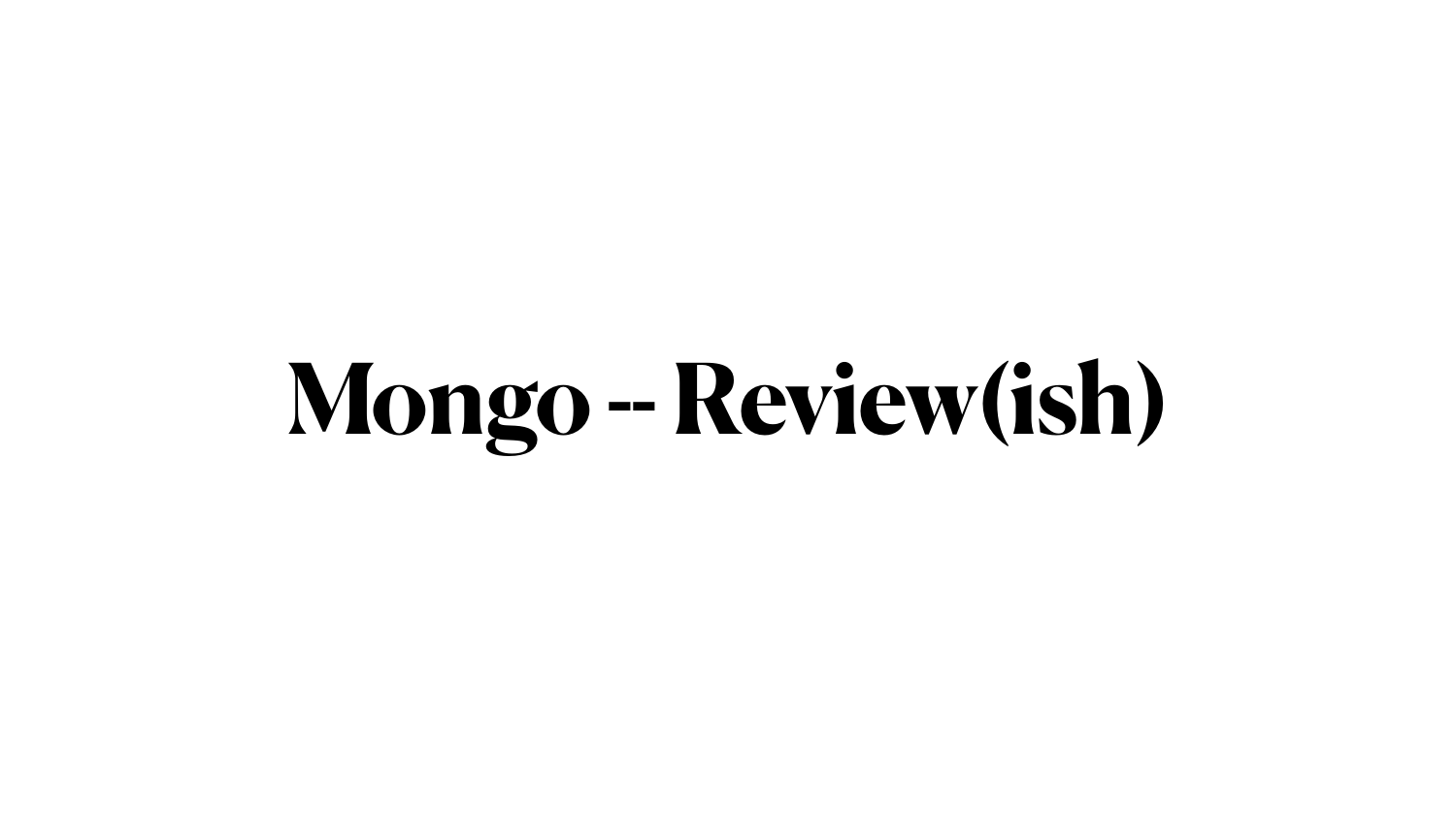## **Mongo 1-1**

- Very effective at querying within a collection
	- Not as good at Joins (because a properly setup mongo DB rarely needs joins)
- So set up collections to avoid joins
	- Rather than one-to-one relations in separate documents embedded one document within the other

| Cars |        |         | Engines |        |       |        |
|------|--------|---------|---------|--------|-------|--------|
| _id  | owner  | make    | _id     | car_id | power | consum |
| 007  | Daniel | Ferrari | 234808  | 007    | 660   | 10     |
| 008  | Daniel | Fiat    | Q08     | 008    | 120   | 45     |

#### 0R

| Cars |        |         |       |           |  |
|------|--------|---------|-------|-----------|--|
| _id  | owner  | make    | power | consumpti |  |
| 007  | Daniel | Ferrari | 660   | 10        |  |
| Q08  | Daniel | Fiat    | 120   | 45        |  |



```
"_id": 007,"owner": "Daniel",
"make": "Ferrari",
"engine": \{"power": 660hp,
     "consumption": 10mpg
```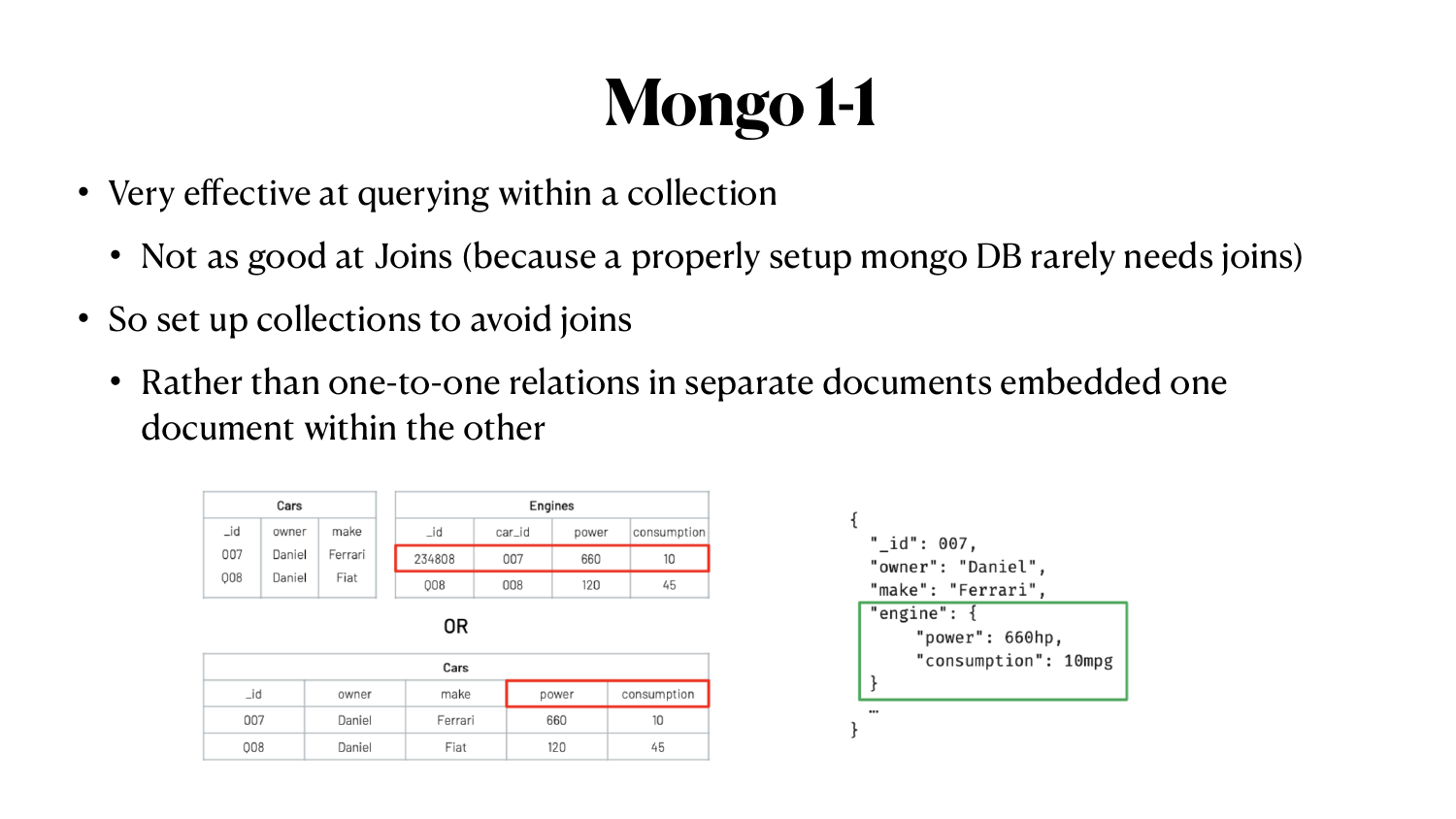## **Mongo 1-Many**

#### • For 1-N put embedded documents into an array

| Cars |        |         |  |  |
|------|--------|---------|--|--|
| _id  | owner  | make    |  |  |
| 007  | Daniel | Ferrari |  |  |
| 008  | Daniel | Fiat    |  |  |

|        | Wheels |
|--------|--------|
| $\_id$ | car_id |
| 234819 | 007    |
| 281928 | 007    |
| 392838 | 007    |
| 928038 | 007    |
| 950555 | 008    |

• Works well when N is small and relatively static

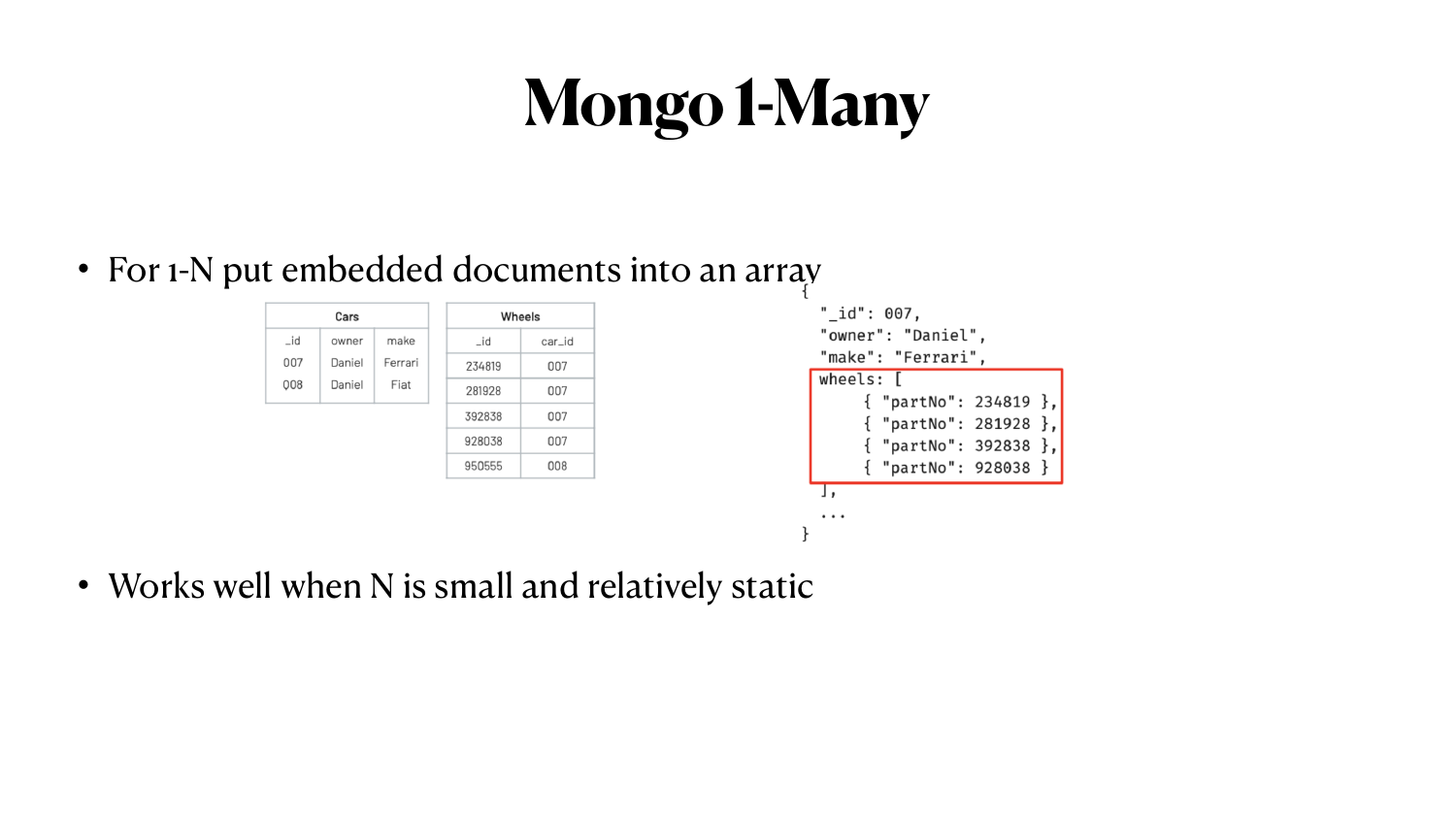#### **Many-Many**

- Examine use cases, if data is always access from one side, then do exactly as 1-Many. • If need to query from both sides, accept data duplication and represent both sides of the
- Many-Many is both places.

- Problem. As shown would need to do join to show any info on a film given an actor.
	- If represent all of actor by embedding in film and ll of film embedded within actor, then have a recursive dependency.

```
Actor Collection
                      ...}
Film Collection
                   {"film":filmID, 
                    ... }]
```
- {"actor":actorID, "name":"Mary", "films":[f1, f2, f3],
- "title":"Gone with the Ducks" "actors":[aid1, aid2, aid3],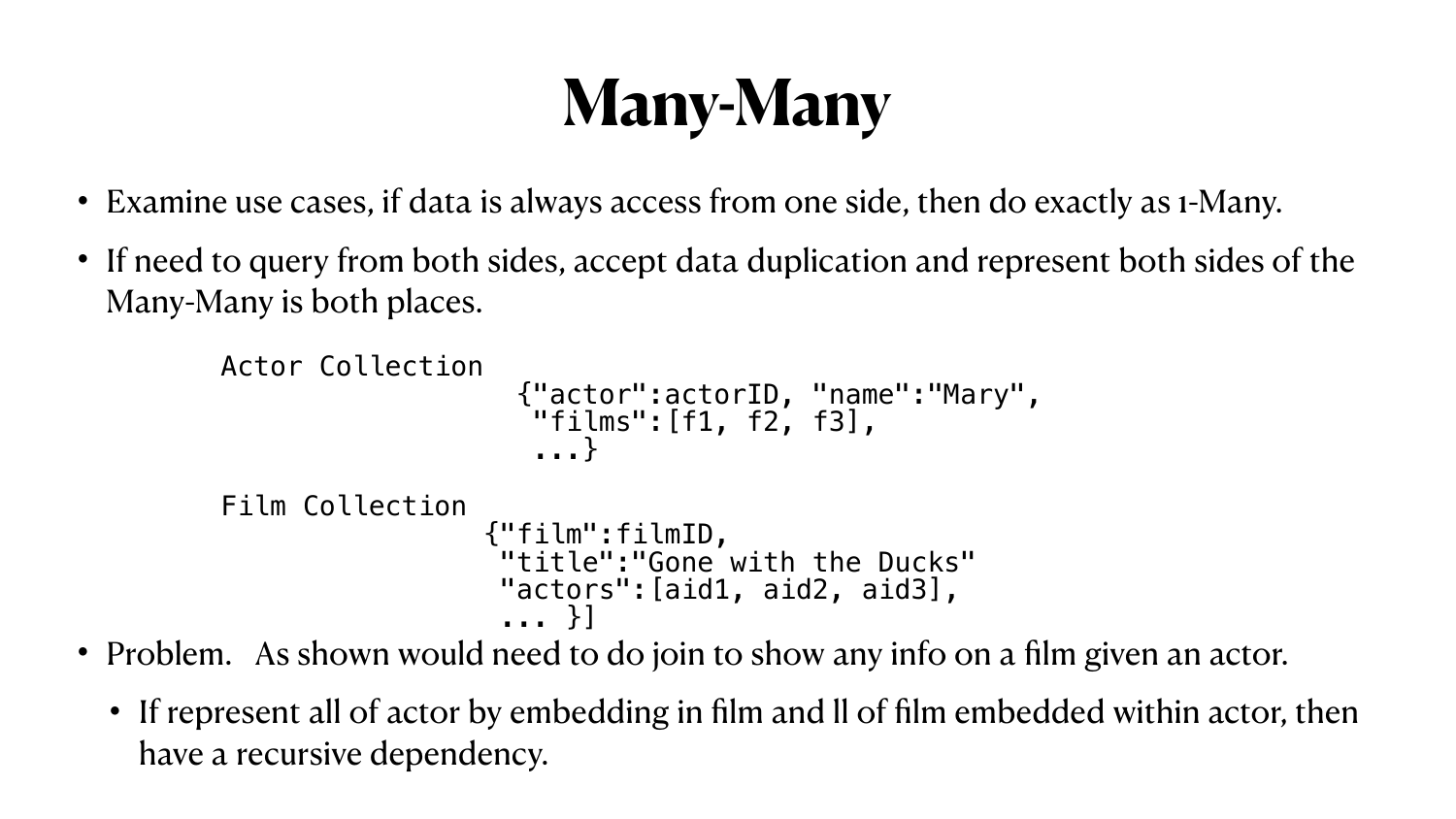## **Subset and extended references**

- Embedded subset
	-
	- A one to many relation but many is large and possibly changing frequently • Idea, embed only some of the many in the one
		- need to occasionally the "some"
- Extended Reference
	- Idea rather than just embed reference to another table, embed reference plus some key data
		- Show that key data and allow drill down from there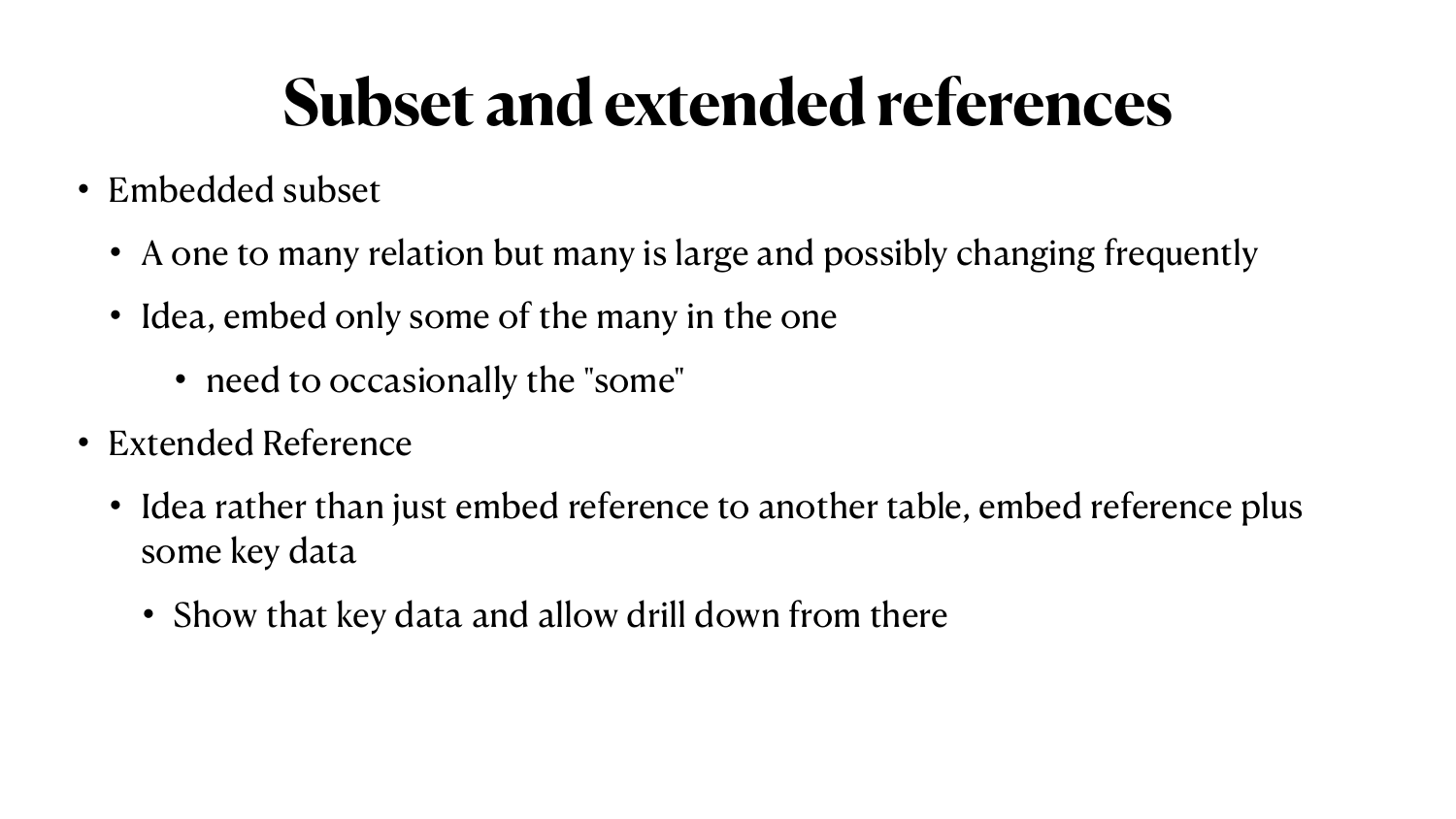#### **Sakila Embedded Subset?? Extended Reference?? Full Embedding?**





| CATEGORY_ID | NUMBER(2 |
|-------------|----------|
| NAME        | VARCHAR: |
| LAST_UPDATE | TIMESTAM |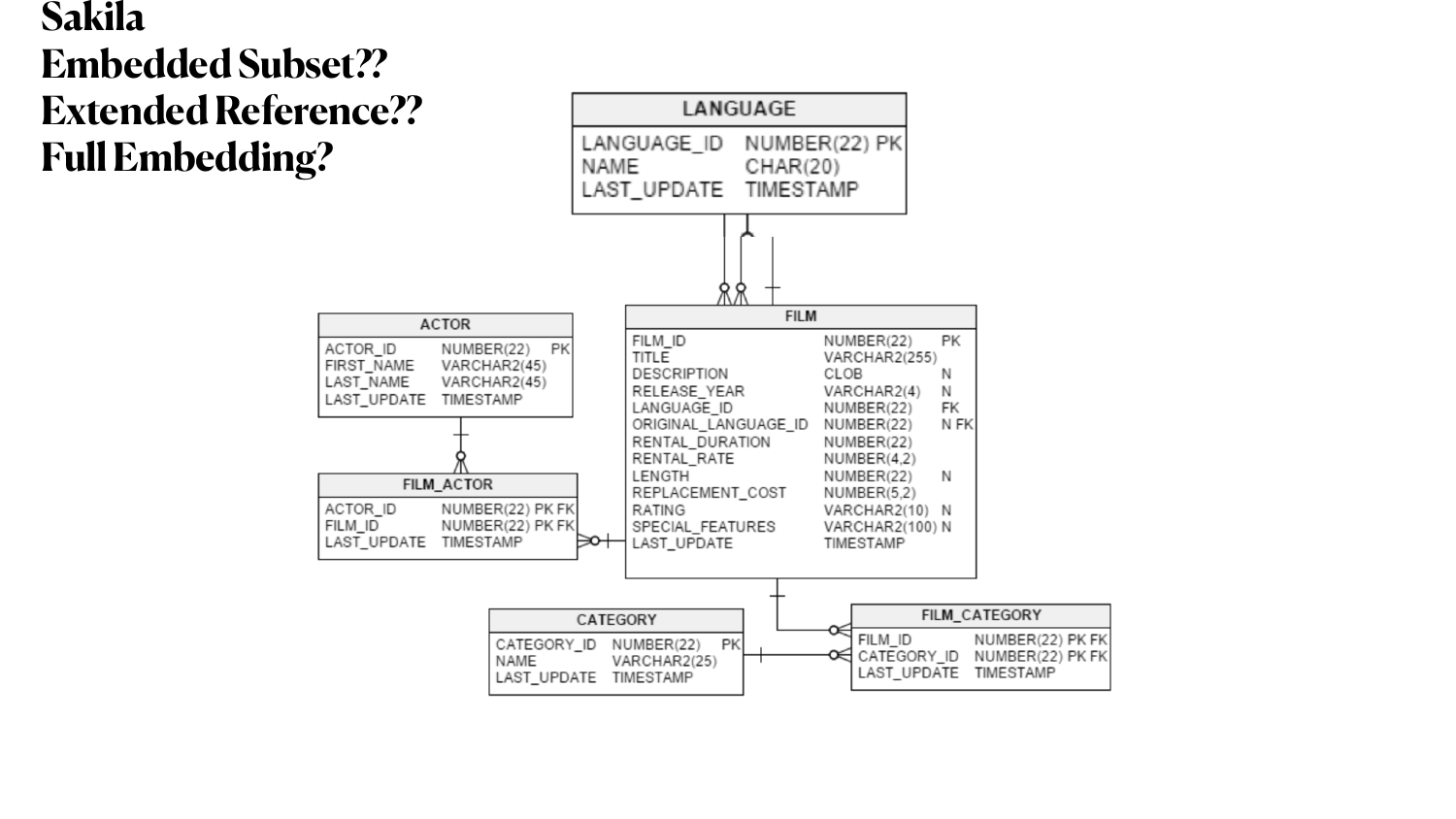#### **My Choice for Sakila in Mongo**

```
db.mgoactor.find().limit(2)
[
 {
   _id: ObjectId("624083255617ccf3e0453c3f"),
   actor: 1,
   first_name: 'PENELOPE',
   last_name: 'GUINESS',
   films: [
\{ categ: 2, catname: 'Animation',
     filmid: 23, filmname: 'ANACONDA CONFESSIONS'
 },
\{ categ: 3, catname: 'Children',
     filmid: 509, filmname: 'LANGUAGE COWBOY'
   \}, ...
]}]
```

```
sakila==>db.mgofilm.findOne(){
  _id: ObjectId("6240ec934ff1d4bc11fa36ca"),
film_id: 1, title: 'ACADEMY DINOSAUR',
 cat_id: 6,
  cat_name: 'Documentary',
```
description: 'A Epic Drama of a Feminist And a Mad Scientist who release\_year: 2006,

language\_id: 1,

language: 'English

rental\_rate: 0.99,

length: 86,

actors: [

 { aid: 1, first\_name: 'PENELOPE', last\_name: 'GUINESS' }, { aid: 10, first\_name: 'CHRISTIAN', last\_name: 'GABLE' }, { aid: 20, first\_name: 'LUCILLE', last\_name: 'TRACY' }, { aid: 30, first\_name: 'SANDRA', last\_name: 'PECK' }, { aid: 40, first\_name: 'JOHNNY', last\_name: 'CAGE' }, { aid: 53, first\_name: 'MENA', last\_name: 'TEMPLE' }, { aid: 108, first\_name: 'WARREN', last\_name: 'NOLTE' }, { aid: 162, first\_name: 'OPRAH', last\_name: 'KILMER' }, { aid: 188, first\_name: 'ROCK', last\_name: 'DUKAKIS' }, { aid: 198, first\_name: 'MARY', last\_name: 'KEITEL' }



]